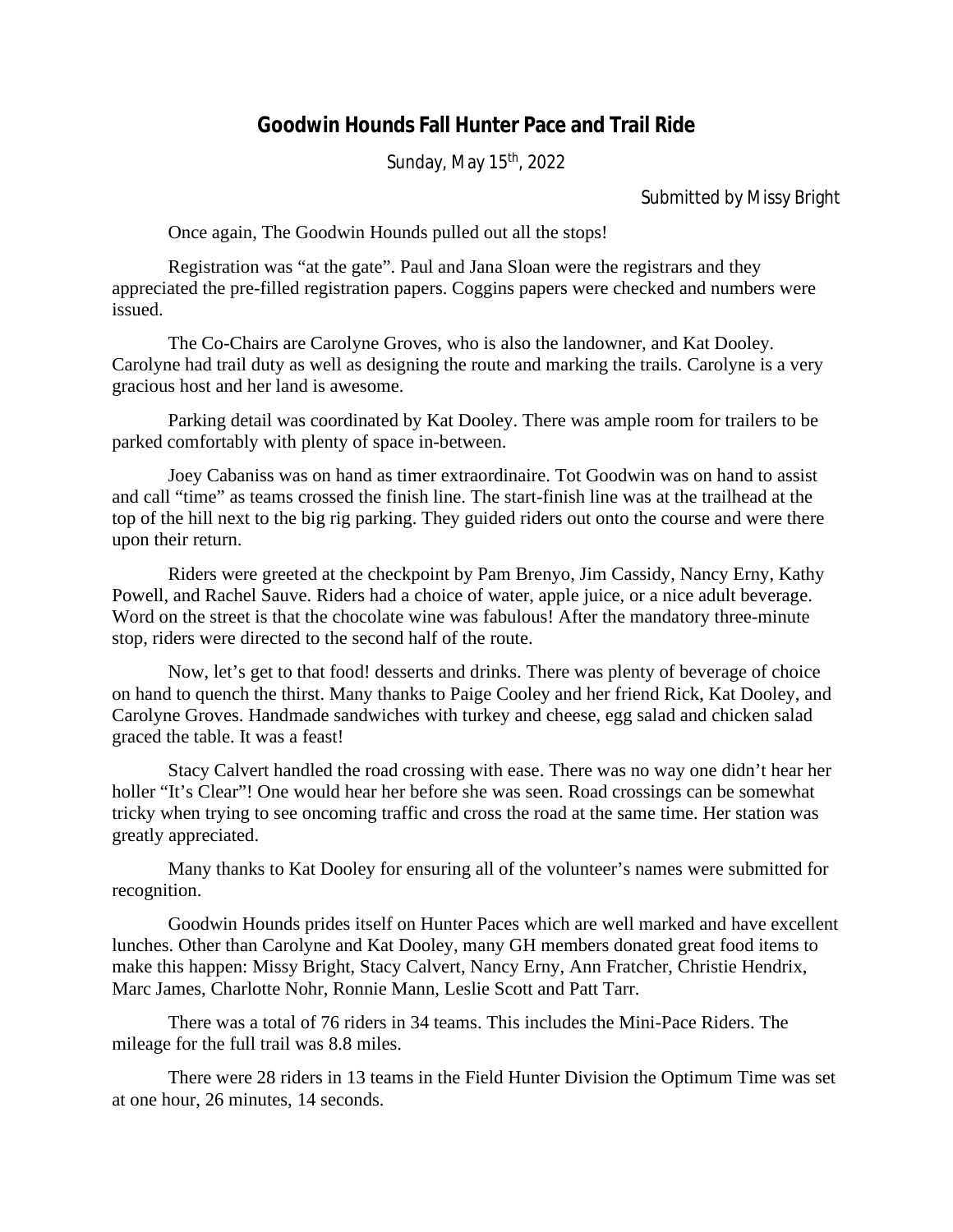Now, let's get to those results.

First Place Honors and Blue Ribbons were awarded to the team of Carol Land from Etowah, Hannah Halub, Julianne Kosel, Matthew Savage, and Lexie Shore from Waxhaw, and Nithvi Mallipeddi from Indian Land, with a time of one hour, 27 minutes, 28 seconds. Second Place Red Ribbon was awarded to Katy Cowan from Cola and Emily Lemmond from Columbia, with the time of one hour, 31 minutes, 29 seconds. Shannon Jackson and Amanda Jones, both from Ellenboro, placed Third with a time of one hour, 37 minutes, seven seconds. Asher Quinn and Sarah Yezierski from Pisgah Forest earned the White Fourth Place Ribbons with the time of one hour, 42 minutes, 57 seconds. Taking Fifth Place honors were Jackson Harris from Fountain Inn and Jessica Prescott from Laurens with a time of one hour, 43 minutes, 47 seconds. Rounding out the placements in the Field Hunter Division for Sixth Place were Kathy Bethka from Simpsonville and Steph Culbertson from Fountain Inn with a ride time of one hour, 46 minutes, two seconds.

Other Field Hunters out to enjoy the trails were Nora Claire Croft, Andy and Anne Curell, Sarah Cyrill, Beth Fiszer, Ann Fratcher, Emory Heffron, Abby Lyle, Emily Mitchell, Rich Putnam, Emily Sentell, and Jacqueline Wasniewski.

In the Trail Rider Division, there were 39 riders in 17 teams! The Calculated Optimum Time was two hours, 26 minutes, 36 seconds.

First Place Honors were awarded Shelby Frazier from Spartanburg and Meredith Keen from Simpsonville with a time of two hours, 25 minutes, 53 seconds. Second Place was awarded to the team of Anna Rakovskaya from Duncan and Marcy Vance from Spartanburg with a time of two hours, 30 minutes, 21 seconds. Emma Bridges from Boiling Springs and Katie Tighe from Spartanburg were the recipients of the Third Place Ribbon with a time of two hours, 30 minutes, 40 seconds. Fourth Placed was awarded to Stefanie Bates from Landrum and Michaela Burkhardt from Greer with a time of two hours, 22 minutes, ten seconds. Fifth Place was awarded to the team of Kayley Parris and Tanya Thomas, both from Lexington, with the time of two hours, 21 minutes, 22 seconds. Rounding out the placements in the Trail Rider Division for Sixth Place was the team of Melissa Dalton and Casay Murphy from Old Fort with the time of two hours, 20 minutes, 48 seconds.

There was an Honorable Mention in the Trail Rider Division! The trio of Missy Bright from Campobello, Ronnie Mann and Nancy Mason from Columbus finished with a time of two hours, 20 minutes, 40 seconds. They were a mere eight seconds out of the ribbons.

Other Trail Riders tackling the trails were Susan Angermeier, Kris Astle, Robyn Baynes, Bob and Tamara Bruning, Candice Carr, Samantha Cason, Caroline Coates, Joy Coomer, Elaine Czarnecki, Danette Dearybury, Taylor Docktor, Guy Hanna, Holly Jewell, Sue Kessel, Kathy Nebel, Tracie Parker, Boots Plyler, Peggy Prescott, Jennifer Smith, Peggie Sullenberger, Patt Tarr, Sherry Traynham, and Cindy Yoshida.

The Mini Pace Division was well represented with nine riders in four teams. Dorothy Bayer, Camille Fiszer, Aaron Goetz, Mary Ann Morrell, Autumn and Jennifer Schaefer, Leslie Scott, Jennifer Weaver, and Aaliyah Williams took the shorter but no less important trail route. This shorter ride is made available to all.